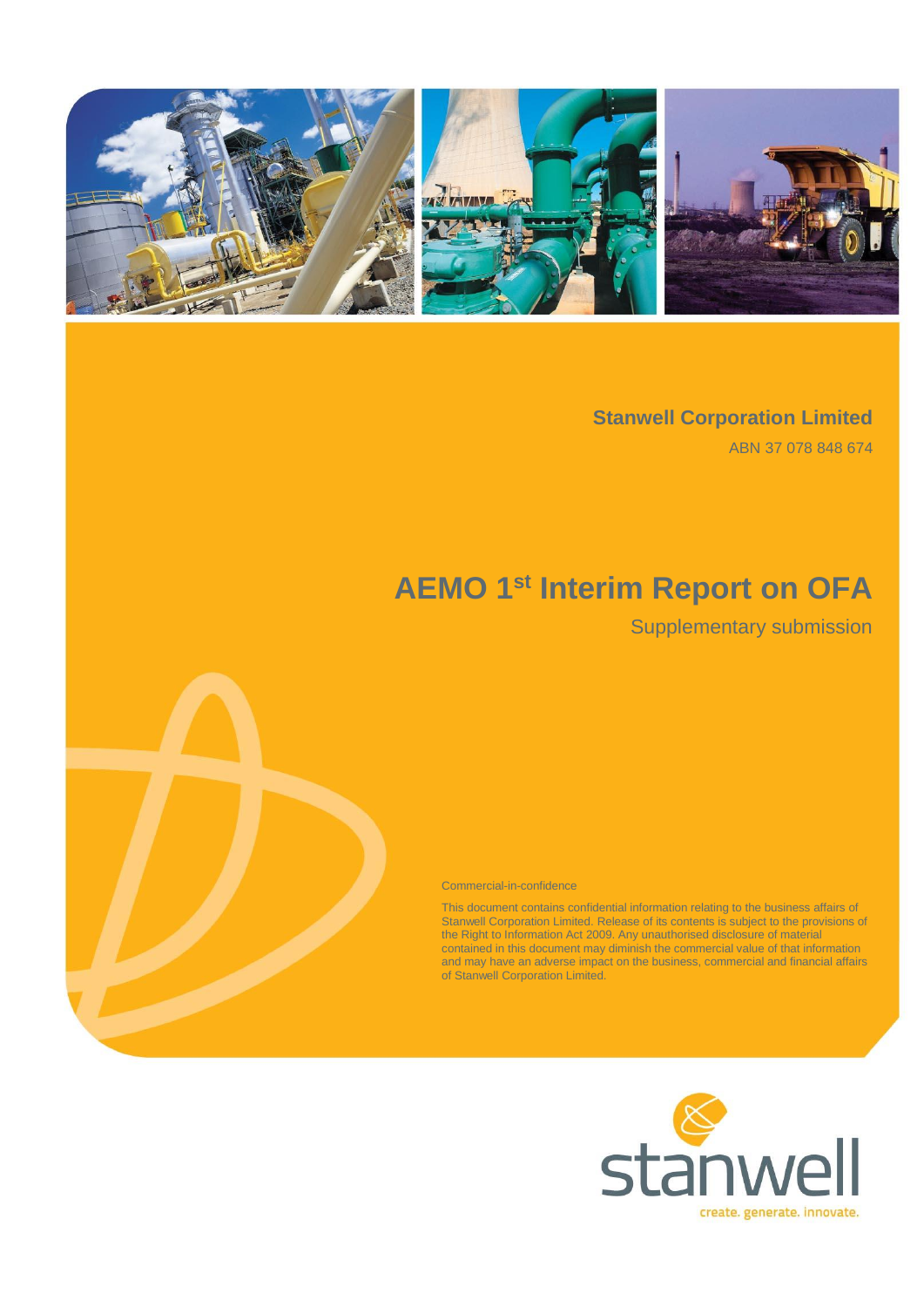| 1.0 |  |
|-----|--|
| 2.0 |  |
|     |  |
|     |  |
|     |  |
| 3.0 |  |
| 4.0 |  |
| 5.0 |  |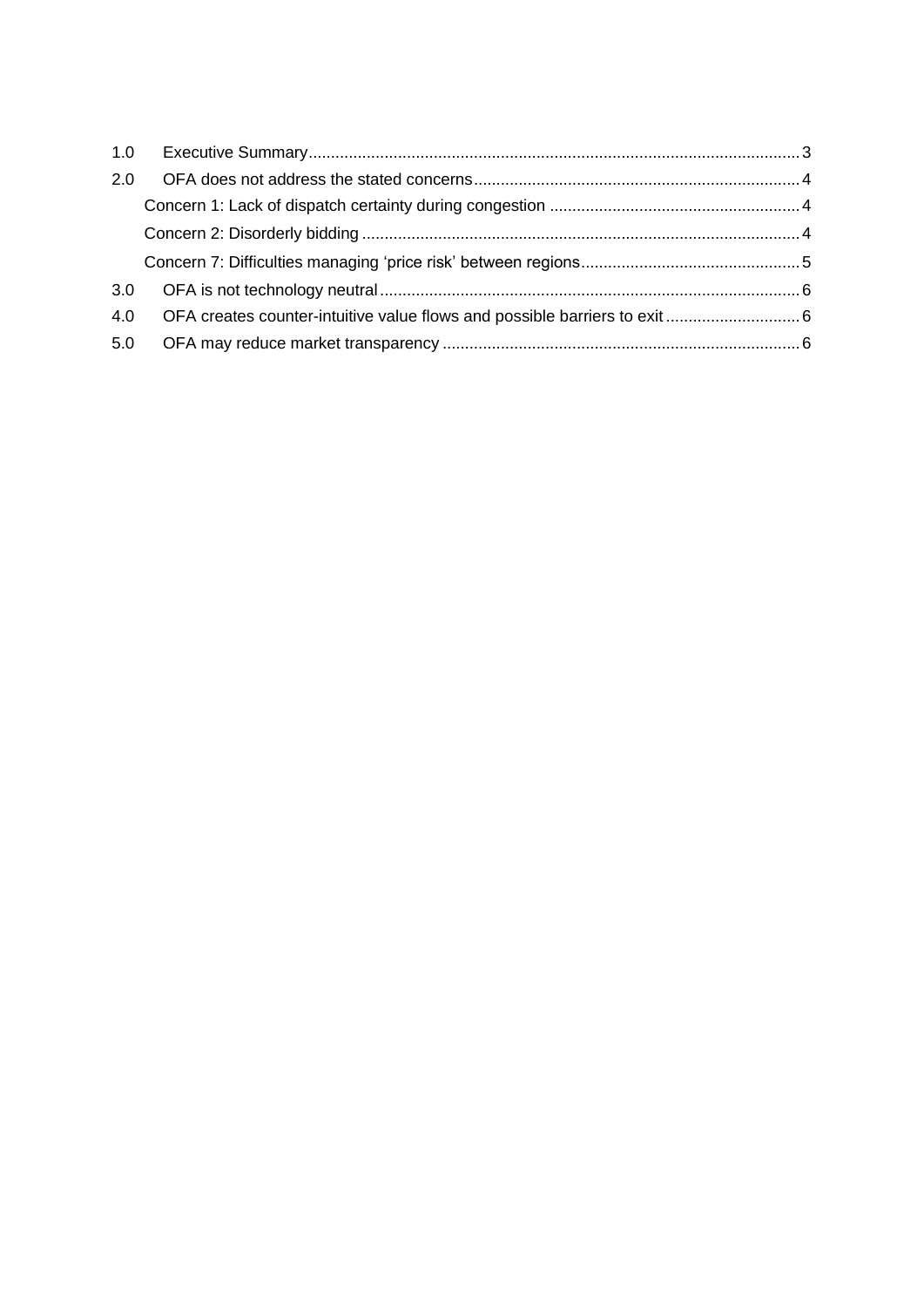#### <span id="page-2-0"></span>**1.0 Executive Summary**

Stanwell's initial submission to the AEMO 1<sup>st</sup> Interim report was submitted in September 2014. This supplementary submission provides detail on some additional issues with OFA relevant to AEMO.

#### *OFA does not resolve the original stated concerns*

The OFA model was designed to address 7 concerns regarding the interface between transmission and generation. None of these 7 concerns are resolved by OFA. The three relevant to AEMO are:

| <b>Problem identified by</b><br><b>AEMC</b> |                                                          | OFA will not solve this problem                                                                                                                                                                                                |
|---------------------------------------------|----------------------------------------------------------|--------------------------------------------------------------------------------------------------------------------------------------------------------------------------------------------------------------------------------|
| 1.                                          | Lack of dispatch<br>certainty during<br>congestion       | Firm access is subject to de-rating, uncertain quality of provision,<br>minimal TNSP incentive arrangements and a non enforceable<br>planning obligation.                                                                      |
| 2.                                          | Disorderly bidding                                       | Incentives will remain. There will be a strong incentive for firm<br>participants to bid in a disorderly way in the presence of<br>congestion if their dispatch is below their access level.                                   |
| 3.                                          | Difficulties managing<br>'price risk' between<br>regions | Dispatch and Access are explicitly decoupled by OFA. OFA does<br>not provide certainty of dispatch or access, particularly given that<br>many unforeseen pricing events occur when the system is not in<br>"normal" condition. |

#### *OFA is not technology neutral*

OFA is not technology neutral and incentivises new non-scheduled generation over new scheduled generation. Non-scheduled generators obtain free firm access which is more "firm" than that purchased by scheduled generation.

#### *OFA creates counter-intuitive values flows and possible barriers to exit*

Counter-intuitive value flows could occur if an intermittent (or peaking) generator were to be available with non firm access under lightly constrained network conditions and pricing (local and node) below its economic dispatch level. Despite not wanting to be dispatched, such a generator would have an entitlement and, as a result, other non firm generators dispatching above their entitlement would need to pay access settlements to the available intermittent generator. This same logic also creates a barrier to exit.

#### *OFA may reduce market transparency*

OFA may also reduce market transparency as so many variables are necessary for a generator to determine its real time access. Many of these variables are not currently available in real time and it may not be possible for some of the variables to be published in a timely manner. This would be a detriment to market transparency and the efficiency of the market.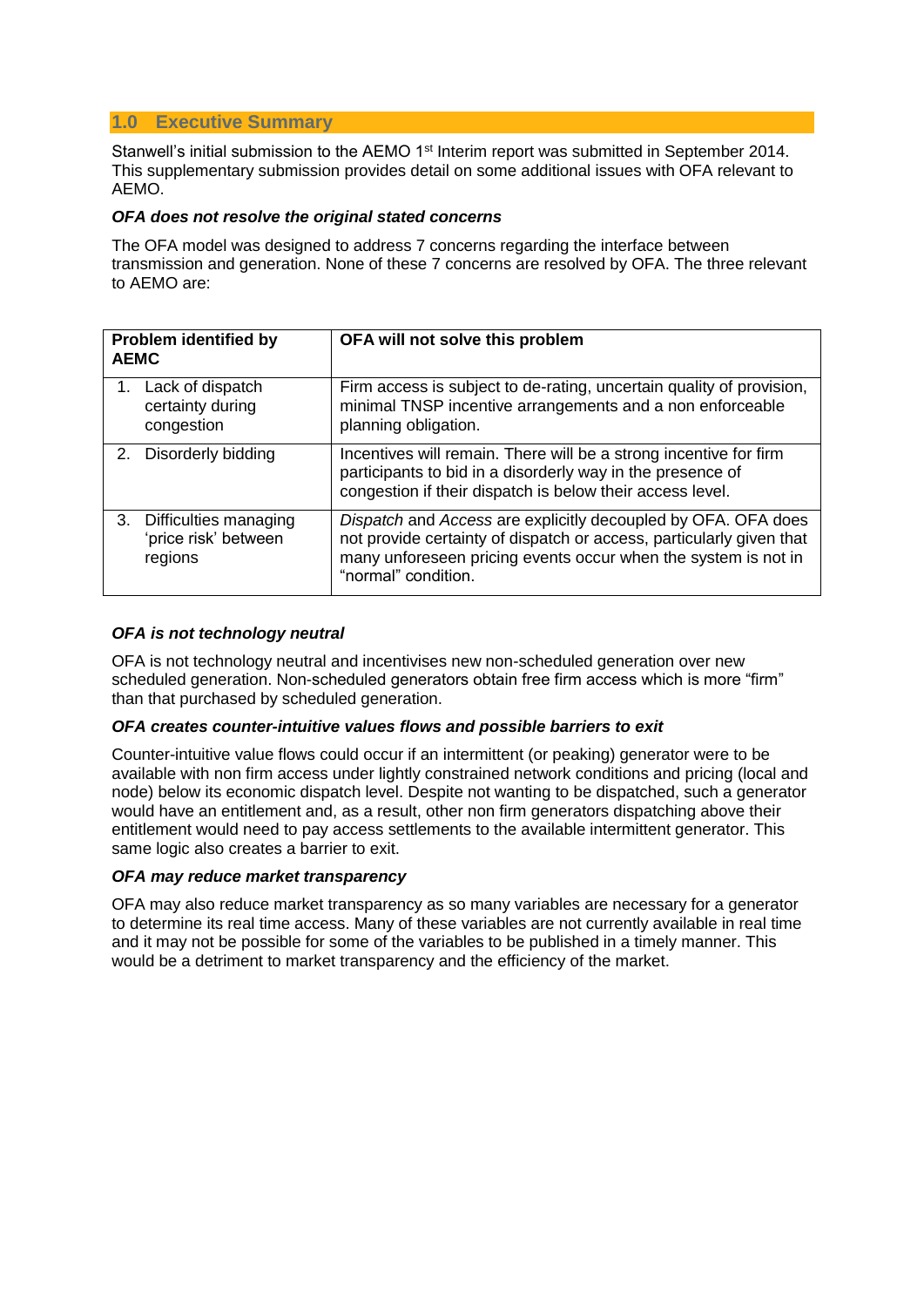#### <span id="page-3-0"></span>**2.0 OFA does not address the stated concerns**

The TFR states that the OFA model aims to address seven (7) concerns regarding the interface between transmission and generation. Stanwell considers that the OFA proposal does not adequately address any of these concerns.

Of particular interest to AEMO are concerns 1, 2 and 7.

#### <span id="page-3-1"></span>**Concern 1: Lack of dispatch certainty during congestion**

*AEMC Concern 1: The lack of certainty of dispatch faced by generators when there is congestion, compounded by the inability of generators to obtain firm access, even where they fund augmentations of the transmission network;* 

Dispatch is the act of generating electricity in response to AEMO dispatch instructions. Access is the ability of a generator to physically transport electricity on the transmission network<sup>1</sup>.

OFA has no effect on the certainty of dispatch for generators whether there is congestion or not. In fact, OFA explicitly decouples dispatch and access*. Dispatch* processes remain subject to both congestion and market behaviour; however market behaviour may be influenced by the proposed access arrangements. *Access* remains subject to congestion through the pro-rata decreases in access for generators holding the same type of access (Firm or Non-Firm) when the transmission system is operating below the desired level of transfer.

Regarding the current (in)ability of generators to obtain preferred access even after funding network augmentation there are many caveats:

- 1. Under the current arrangements, generators could arguably have dedicated assets commissioned in order to obtain firm access, however the cost is likely to be prohibitive as would be the case under OFA
- 2. The firm access gained by a generator under OFA is not linked to a specific network augmentation, but is generic access to the Transmission system as a whole – albeit referenced to a specific source and destination. If a generator funds a network augmentation then all owners of firm access that utilises that augmentation will benefit equally (on a pro-rata basis), and all generators with non firm access that utilises that augmentation will also benefit equally (on a pro-rata basis), albeit less than firm generators.
- 3. Unlike most schemes investigated, Firm Access is "firm not fixed". It is still subject to derating, can be diluted by subsequent Firm Access requests and appears likely to receive minimal compensation through Transmission Network Service Provider (TNSP) incentive arrangements where financial loss occurs due to access falling short of contracted levels.
- 4. The payment of the agreed charge for the provision of Firm Access does not require the construction or commissioning of the notional augmentation, only a requirement for the TNSP to 'plan' to provide the contracted level of access.

As examined on page [6](#page-5-2) under OFA it seems likely that generators will not be able to reliably calculate their access amount. This would increase the uncertainty faced by generators in excess of the current dispatch risk.

#### <span id="page-3-2"></span>**Concern 2: Disorderly bidding**

-

*AEMC Concern 2: The resulting incentives for generators to offer electricity in a non-cost reflective manner in the presence of congestion;* 

<sup>1</sup> This is again distinct from an Access *right*, which is the right to physically transport electricity or be compensated for not doing so.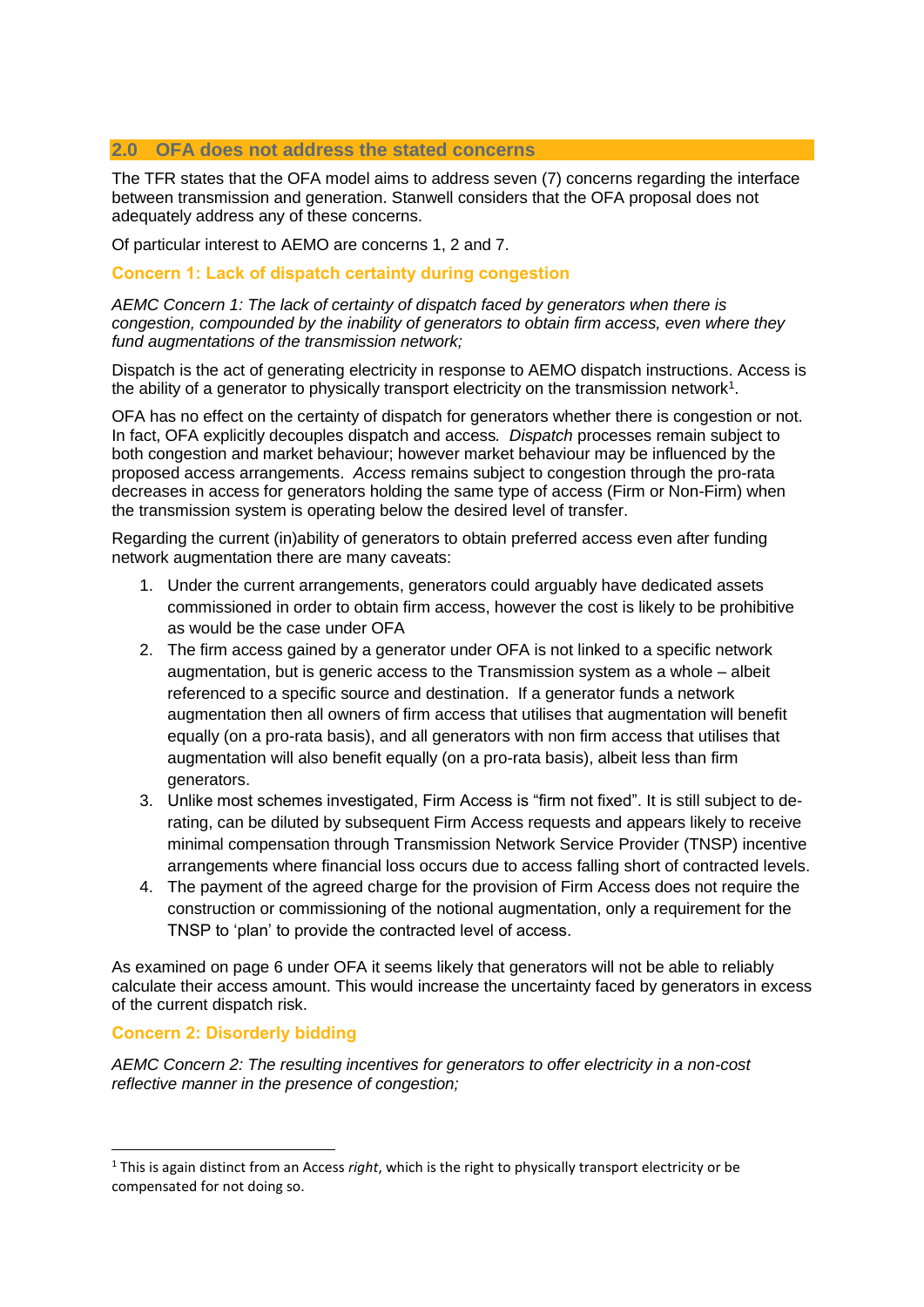The TFR final report claims that the introduction of OFA would *"reduce the incentives for disorderly bidding"<sup>2</sup>* and refers to the FTR and ROAM reports for the extent of the resulting "efficiency benefit". Stanwell has consistently expressed its concern on excessive regulator focus on "disorderly bidding" as being an ineffective use of regulator and participant resources. The analysis contained in the consultant reports supports this position.

The consultant reports state that over the three historical years analysed: "*the cost of disorderly bidding in terms of productive efficiency has not been material"<sup>3</sup> .* ROAM estimate the cost as between \$3m and \$15m which is a small fraction of the resource cost of the NEM, however removing the effect of an observed n-3 event<sup>4</sup> reduces this range to \$3m to \$7.5m. The forecast improvement in the cost of disorderly bidding under OFA of \$8.8m is heavily weighted to the last few years of the modelling which are the most likely to be affected by divergence between reality and assumptions.

The incentives for generators to offer electricity in a non-cost reflective manner (also known as "disorderly bidding") would remain in place under OFA. ROAM acknowledge that their base analysis does not account for the changed incentives for disorderly bidding<sup>5</sup> but conclude that the cost of disorderly bidding is generally small compared to the cost of an outage<sup>6</sup>.

Stanwell considers that many of the root causes of "disorderly bidding" remain unaffected by OFA. For example under OFA, a generator that is dispatched below its access level during congestion remains incentivised to bid in a manner that will set the local price as low as possible because the firm access revenue will exceed the opportunity cost of forgone dispatch.

Similarly, there is an implicit assumption that the procurement of firm access will reflect economically efficient dispatch however this is unlikely. During congestion under OFA, low cost generators with no access, partial access or scaled firm access may be incentivised to bid in a way to reduce output in favour of high cost generators who have firm access. This has a detrimental affect on economic efficiency.

Even accepting the results of the ROAM modelling at face value highlights the ineffectiveness of the OFA proposal. The modelling shows that removing the majority of disorderly bidding across the NEM will result in a cost reduction of less than \$10m per year, but shows no analysis of the cost of firm access which has "created" this "efficiency". Stanwell considers it highly likely that the cost would be orders of magnitude greater than the benefit.

#### <span id="page-4-0"></span>**Concern 7: Difficulties managing 'price risk' between regions**

*AEMC Concern 7: the difficulty that market participants have in managing the risk of price differences between different regions of the NEM, with a resulting negative impact on the level of contracting between generators and retailers in different regions.*

This is similar to concern 1 regarding dispatch and access which is discussed on page 4. OFA does not provide certainty of dispatch or access, particularly given that many unforeseen pricing events occur when the system is not in "normal" condition.

-

<sup>2</sup> AEMC, *Transmission Frameworks Review Final Report*, 11 April 2013, page 110

<sup>3</sup> AEMC, *Transmission Frameworks Review Final Report*, 11 April 2013, page 111

<sup>4</sup> An n-3 event represents a significant departure from system normal conditions. Such events are not captured under the majority of OFA modelling and so its inclusion in this one aspect creates inconsistency. Under such a derating it is likely that firm access holders would have had their rights significantly scaled back, possibly increasing incentives for disorderly bidding, however there appears to have been no modelling of this

aspect of the event.

<sup>5</sup> ROAM page 29 "There may be new types of disorderly bidding that may replace the inefficiencies which may occur under the existing Package 1 framework. These potential events have not been reported on in this assessment."

<sup>6</sup> ROAM page 53 Table 6.2 shows the cost of 4 notional outages and the cost of disorderly bidding under those outages. In 3 of the 4 scenarios the cost of disorderly bidding is a small fraction of the outage cost. It is unclear how in the fourth case the cost of disorderly bidding under the outage actually exceeds the cost of the outage.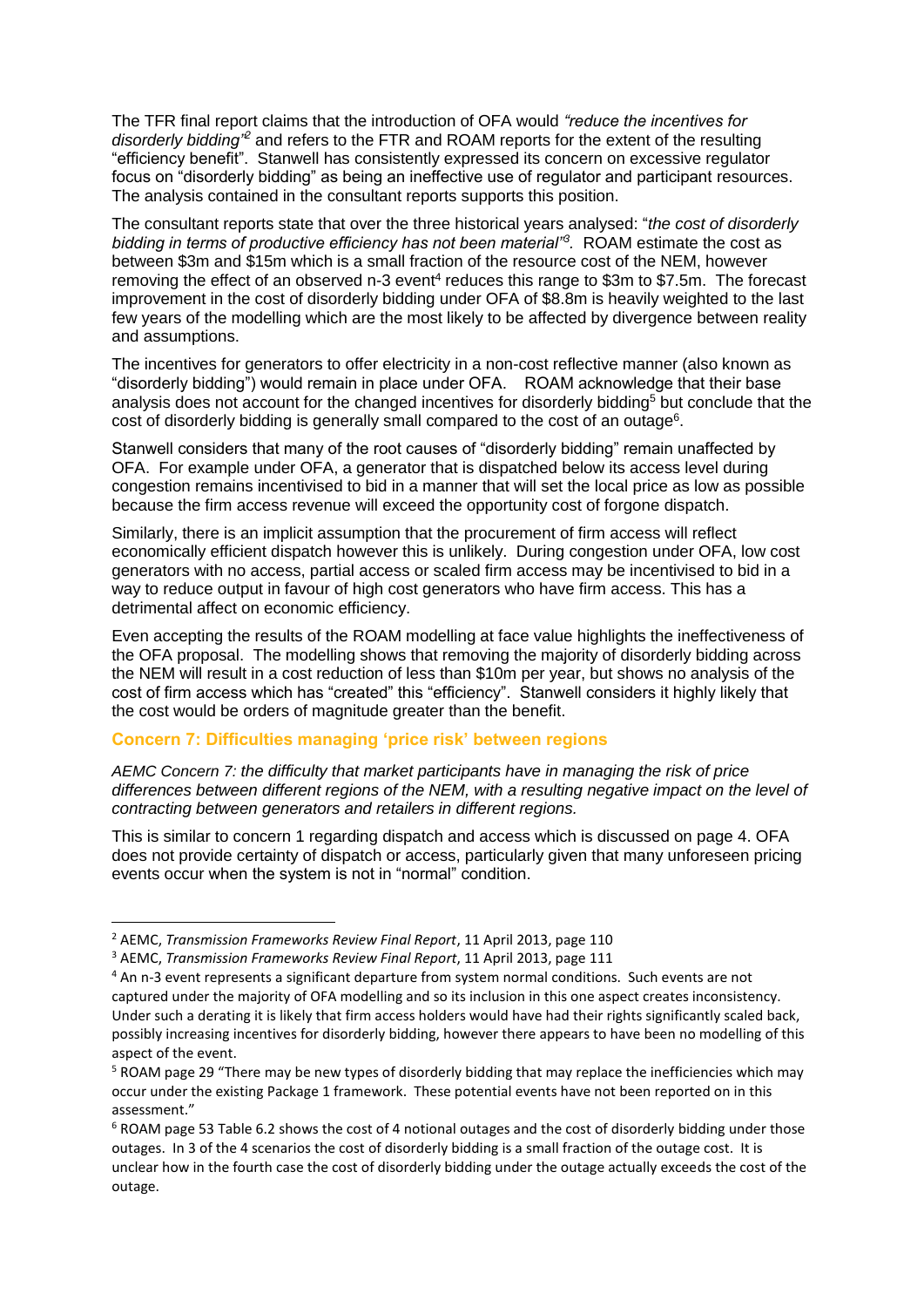We note the NERA report which states that, despite FTRs being fully firm (or "fixed" in the lexicon of OFA), in relation to augmentations between pricing regions:

"*FTRs have not been found to incentivize new merchant transmission investment…*" <sup>7</sup> and

*"The return function on FTRs and ARRs remain uncertain for merchant investors, and further these potential investors are concerned about "free-riding" issues, including the fact that new investment in transmission could eliminate existing congestion and largely nullify the value of FTRs and ARRs in the near term." 8*

#### <span id="page-5-0"></span>**3.0 OFA is not technology neutral**

OFA risks incentivising new non-scheduled generator investment ahead of new scheduled generator investment, thereby reducing market transparency.

This is because the OFA model applies only to scheduled and semi scheduled generators (and interconnectors) as these are the only participant types that have variables in constraint equations that can be changed. Accordingly non-scheduled generators obtain costless access which is more firm than that which is able to be purchased by scheduled and semi-scheduled generators.

#### <span id="page-5-1"></span>**4.0 OFA creates counter-intuitive value flows and possible barriers to exit**

Due to the definitions used in calculating flowgate entitlements, a number of counter-intuitive value flows may be produced, and the existence of a firm access agreement may provide a barrier to exit for existing plant. There appears to be no alternative definitions which would retain value for the purchaser of firm access but significantly reduce or remove these concerns.

A barrier to exit is created by the reliance on generator capacity as one input to a firm generator's flowgate entitlement. As a generator procuring firm access will be required to pay the firm access charge regardless of its capacity, it will be incentivised to retain its registered capacity at least equal to its firm access amount for the duration of the contracting in order to receive an offsetting cash flow in the event of congestion. A similar concern has been raised by the University of NSW in relation to transitional access.

One instance of counter-intuitive value flows would occur if an intermittent (or peaking) generator were to be available with non firm access under lightly constrained network conditions and pricing (local and node) below it's economic dispatch level. Despite not wanting to be dispatched, such a generator would have an entitlement and, as a result, other non firm generators dispatching above their entitlement would need to pay access settlements to the available intermittent generator.

#### <span id="page-5-2"></span>**5.0 OFA may reduce market transparency**

One of the key requirements that does not appear to have been addressed is the requirement that generators be able to determine what their access entitlement is in real time and is likely to be in the short term.

Determining of access entitlements requires knowledge of the

- flowgate actual enablement,
- flowgate target enablement,

-

- $\bullet$  generator capacity for all units affected by the flowgate<sup>9</sup>,
- generator availability for all units affected by the flowgate, and

<sup>7</sup> NERA, *Review of Financial Transmission Rights and Comparison with the Proposed OFA Model*, 12 March 2013, page 9

<sup>8</sup> NERA, *Review of Financial Transmission Rights and Comparison with the Proposed OFA Model*, 12 March 2013, page 8

<sup>9</sup> As expressed in the TFR, *"…entitlement would be based on the lesser of its agreed access level and its rated generating capacity, and would also depend on the prevailing network conditions*". AEMC, Transmission Frameworks Review Final Report, 11 April 2013, page 30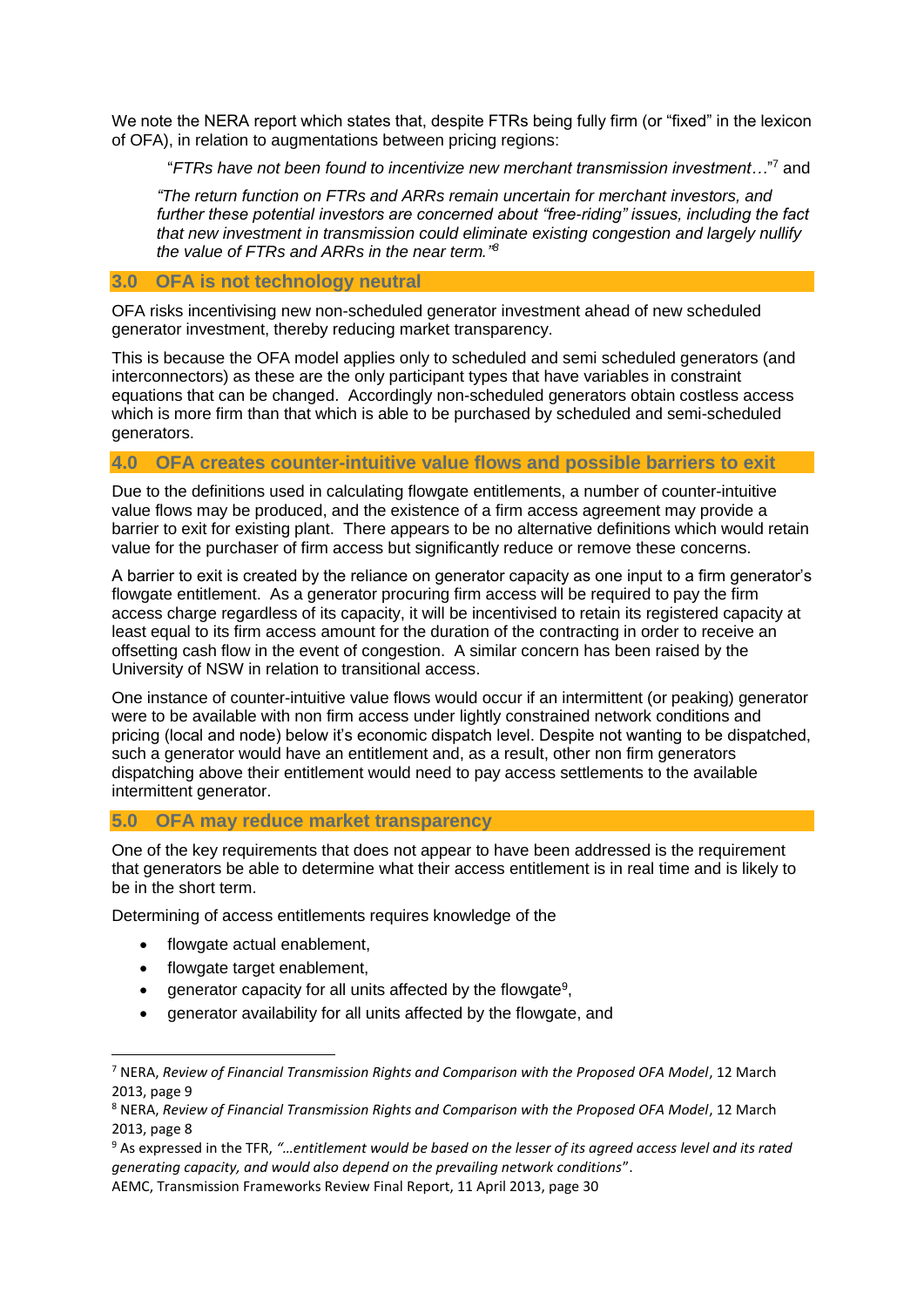• flowgate participation factors.

Of all these factors, generators only have reliable access to generator capacity information<sup>10</sup>. In order for OFA to maintain the current level of market transparency, all the other factors need to be available to the generator in real time.

Currently generators do not have sufficient information to reliably determine the flowgate actual enablement, although for some constraints this is expressed explicitly. Most constraints include terms which are opaque to market participants such as line ratings, even when binding.

Flowgate target enablement will require publication of an additional dataset in order for participants to determine their access level. Where flowgate actual enablement is above target enablement, the difference is required to inform participants on the availability of non firm access. Where flowgate actual enablement falls below target enablement, the difference is required to inform participants of the extent of firm access scaling which is occurring.

Generator availability is currently published by generating unit in arrears and by region in advance. Under OFA generators would require access to this information at the unit level in real time as well as in advance through pre-dispatch in order to calculate how non-firm access is allocated, if it is available.

Flowgate participation factors are assumed to be derived directly from the published constraint equations, however, these equations can change without notice, including at the time of dispatch<sup>11</sup>. In addition, flowgate participation factors can change in response to TNSP or DNSP network changes, and current procedures do not provide market participants with an adequate understanding of either the real time or forecast effect of these changes on participation factors. Such changes could have a significant effect on how much firm access a generator has to the regional reference price, creating hedging risk for firm generators.

1

<sup>&</sup>lt;sup>10</sup> It is relatively unusual for a generating unit to change its rated generating capacity and this information is published by AEMO.

<sup>&</sup>lt;sup>11</sup> On 22 May 2014 the factors in the constraint N>>N-MPWW\_ONE\_9 were altered by AEMO in real time in the response to an internal performance appraisal.